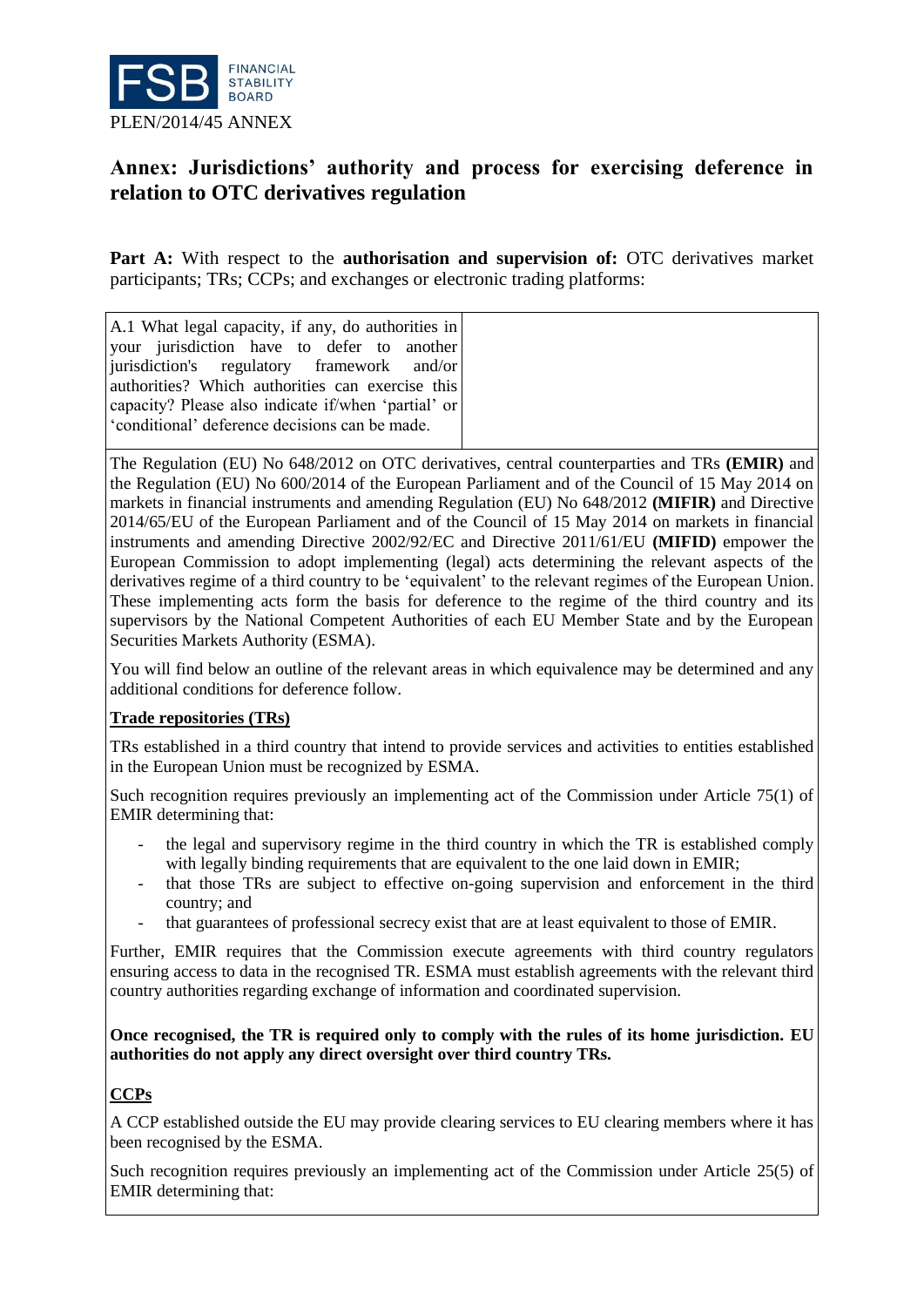- the legal and supervisory regime in the third country in which the CCP is established comply with legally binding requirements that are equivalent to the one laid down in EMIR;
- that those CCPs are subject to effective on-going supervision and enforcement in the third country, and
- that the legal framework of that third country provides for an effective equivalent system for the recognition of CCPs authorised under third-country legal regimes.

The main conditions to the recognition of a non-EU CCPs by ESMA are:

- (i) the European Commission has adopted a positive equivalence decision with regard to the regulatory framework applicable to CCPs in the third country (see previous point);
- (ii) the central counterparty is authorised and subject to effective supervision and enforcement in its home country;
- (iii) the CCP is established or authorised in a third country that is considered as having equivalent systems for anti-money-laundering and combating the financing of terrorism to those of the Union in accordance with the criteria set out in the common understanding between Member States on third-country equivalence under Directive 2005/60/EC of the European Parliament and of the Council of 26 October 2005 on the prevention of the use of the financial system for the purpose of money laundering and terrorist financing.
- (iv) cooperation arrangements have been established between ESMA and the relevant third country supervisory authorities covering supervisory arrangements and the sharing/notification of information.

### **Once recognised, the CCP is required only to comply with the rules of its home jurisdiction. EU authorities do not apply any direct oversight over third country CCPs.**

# **Trading venues**

MIFIR provides that sufficiently liquid derivatives which are subject to the clearing obligation must be traded on authorized and supervised trading venues (i.e. be subject to a "trading obligation"). Furthermore, such transactions shall also be cleared by a CCP. For the purposes of this obligation, EU firms may use third country trading venues provided that:

(i) The EU Commission has adopted an equivalence decision determining that the legal and supervisory framework of a third country ensures that a trading venue authorised in that third country complies with legally binding requirements which are equivalent to the requirements for the EU trading venues and which are subject to effective supervision and enforcement in that third country; and

(ii) The third country provides for an effective equivalent system for the recognition of EU trading venues to admit to trading or trade derivatives declared subject to a trading obligation in that third country on a non-exclusive basis.

In this regard, the following specific standards apply:

The legal and supervisory framework of a third country is considered to have equivalent effect where that framework fulfils all the following conditions:

(a) trading venues in that third country are subject to authorisation and to effective supervision and enforcement on an ongoing basis;

(b) trading venues have clear and transparent rules regarding admission of financial instruments to trading so that such financial instruments are capable of being traded in a fair, orderly and efficient manner, and are freely negotiable;

(c) issuers of financial instruments are subject to periodic and ongoing information requirements ensuring a high level of investor protection;

(d) it ensures market transparency and integrity via rules addressing market abuse in the form of insider dealing and market manipulation;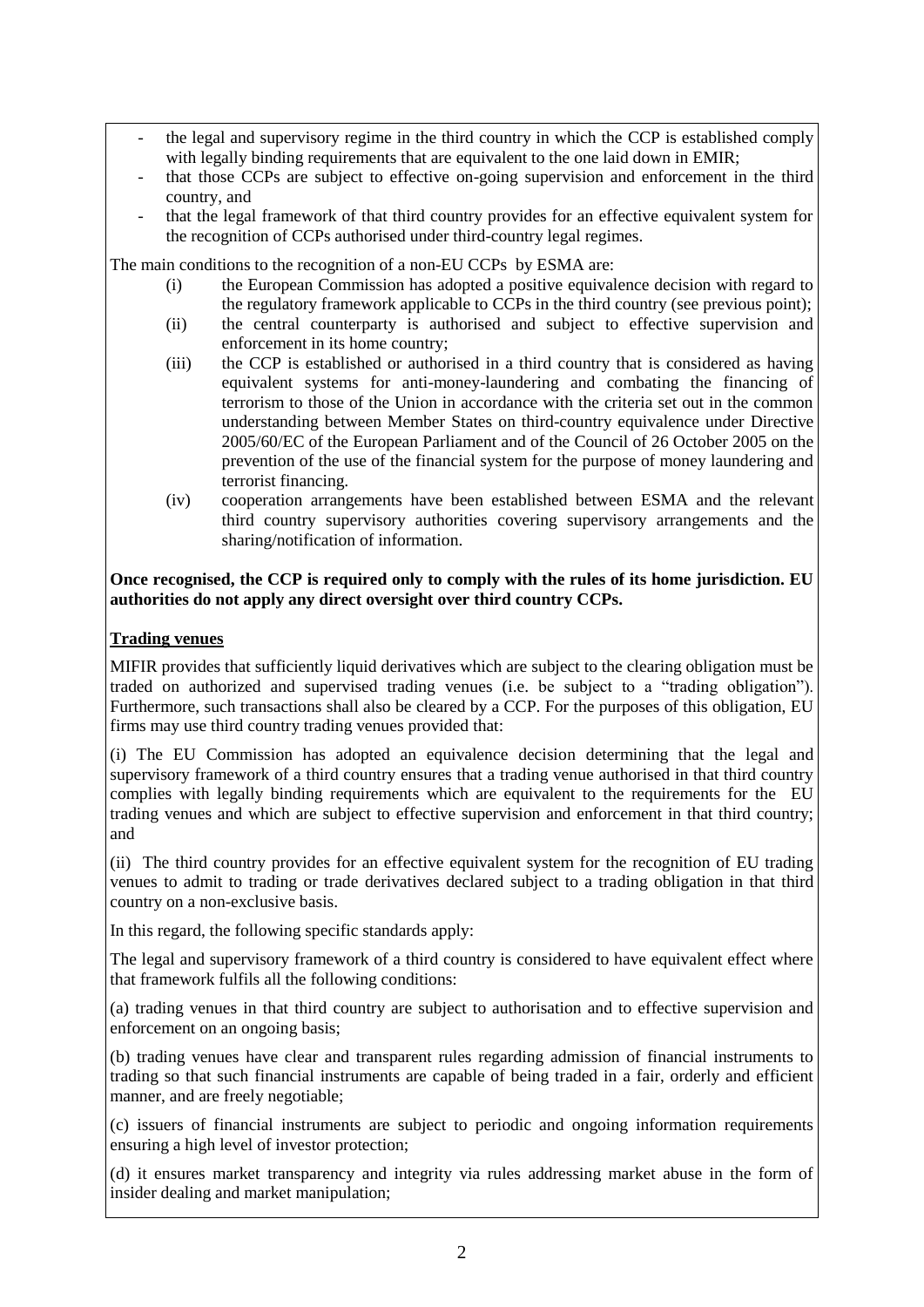A decision of the Commission may be limited to a category or categories of trading venues.

It should additionally be noted that the EC is in the process of assessing equivalence for a number of third countries under the existing MIFID 1 legislation in accordance with which the Commission publishes a list of third country markets considered equivalent to EU regulated markets (Article 19(6) MiFID 1). The European Commission is happy to provide additional information on this special exercise to the extent that it is considered by the FSB to be of relevance to this survey.

#### **Investment firms**

MIFIR sets out an equivalence framework with regard to authorization and supervision of investment firms. The Commission may adopt a decision in relation to a third country stating that

(i) the legal and supervisory framework of a third country ensures that firms authorised in that third country comply with legally binding prudential and conduct of business requirements which have equivalent effect to MIFIR and MIFID and

(ii) the legal framework of that third country provides for an effective equivalent system for the recognition of investment firms authorised under third-country legal regimes.

The consequence of such decision of equivalence is that, at the end of a transitional period of three years, a third-country firm may provide investment services or perform investment activities, including in relation to derivatives, to eligible counterparties and to professional clients established throughout the EU without the obligation to establish a branch (central registration with ESMA).

The prudential and business conduct framework of a third country may be considered to have equivalent effect where the following conditions are fulfilled:

(a) firms providing investment services or performing investment activities in that third country are subject to authorisation and to effective supervision and enforcement on an ongoing basis;

(b) firms providing investment services or performing investment activities in that third country are subject to sufficient capital requirements and appropriate requirements applicable to shareholders and members of management bodies;

(c) firms providing investment services or performing investment activities are subject to adequate organisational requirements in the area of internal control functions;

(d) firms providing investment services or performing investment activities are subject to appropriate conduct of business rules;

(e) it ensures market transparency and integrity by preventing market abuse in the form of insider dealing and market manipulation.

| standards; etc.). | A.2 Please provide a brief description of the The purpose of equivalence decisions under EMIR and<br>standards that need to be met in coming to a MiFIR is to verify that the supervisory framework<br>decision as to whether to exercise any such applicable to infrastructures and investment firms<br>deference, and the criterial in espectively in a third-country jurisdiction delivers $(i)$<br>assessing whether these standards have been equivalent results and that (ii) the relevant third<br>met (e.g. whether "similar outcomes" is the country provides for an effective equivalent system for<br>standard used; whether an analysis of the recognition of infrastructures and investment firms.<br>enforcement regimes or authority is included This assessment is not aimed at checking that rules<br>as part of the assessment; whether reference didentical to EU rules applicable to TRs, CCPs and<br>is made to implementation of international trading venues are in place in the third-country. The<br>assessment is 'outcome-focused' and takes as much as |
|-------------------|------------------------------------------------------------------------------------------------------------------------------------------------------------------------------------------------------------------------------------------------------------------------------------------------------------------------------------------------------------------------------------------------------------------------------------------------------------------------------------------------------------------------------------------------------------------------------------------------------------------------------------------------------------------------------------------------------------------------------------------------------------------------------------------------------------------------------------------------------------------------------------------------------------------------------------------------------------------------------------------------------------------------------------------------------------------------------------|
|                   | possible account of the specificities of the regulatory<br>context in the third-country, including the nature of the<br>relevant markets.                                                                                                                                                                                                                                                                                                                                                                                                                                                                                                                                                                                                                                                                                                                                                                                                                                                                                                                                          |
|                   | In order to do so, the exercise involves the authorities<br>of the third country which supervisory framework is                                                                                                                                                                                                                                                                                                                                                                                                                                                                                                                                                                                                                                                                                                                                                                                                                                                                                                                                                                    |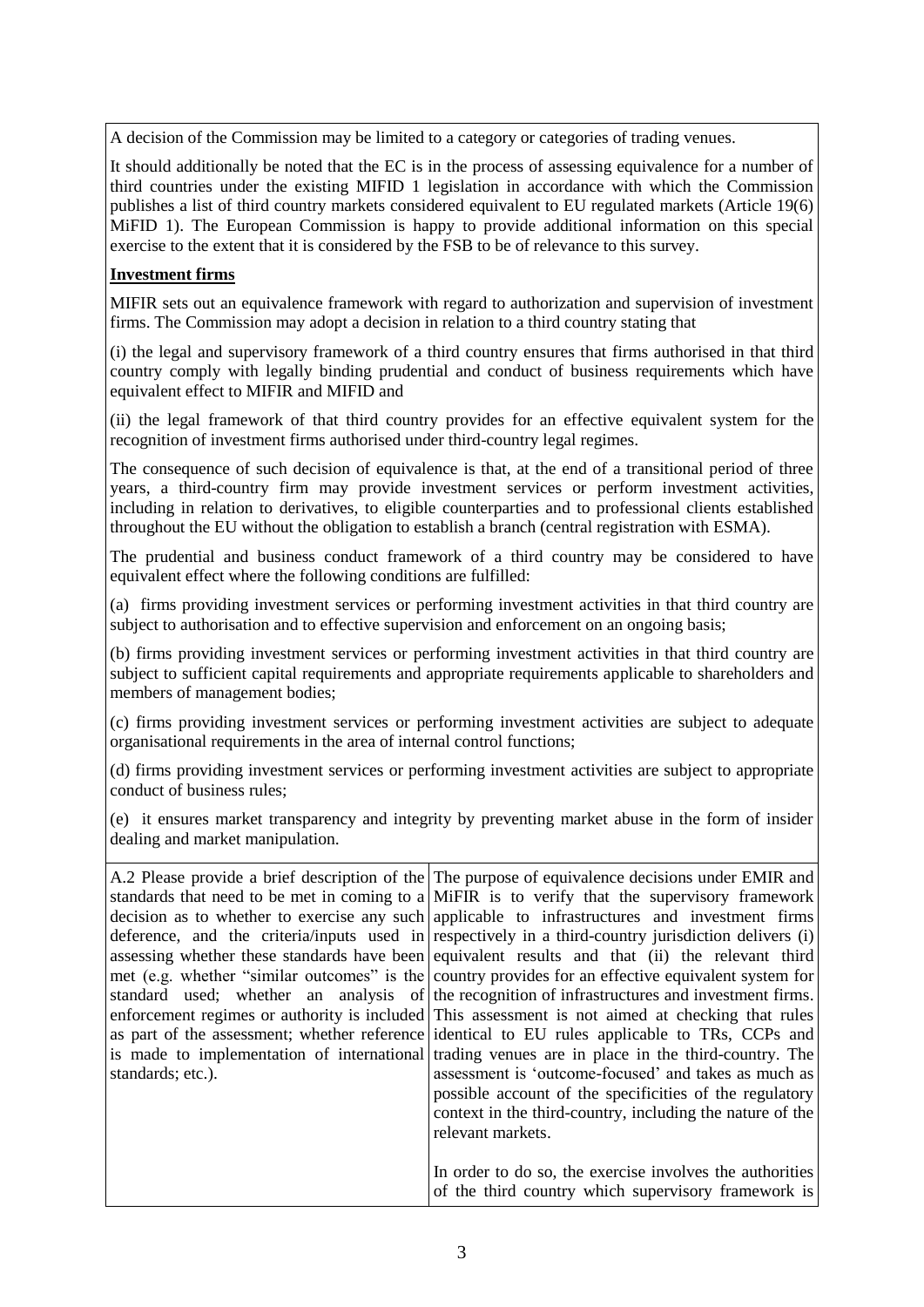|                                                                                                                                                                                                                                                                                                | assessed during all the process, in order to understand<br>both the functioning and the specificities of the local<br>markets and in order to understand not only the<br>substance of these framework but the overall outcomes<br>of it.                                                                                                                                                                                                                                                                                                                                                                                                                                                                                                                                  |
|------------------------------------------------------------------------------------------------------------------------------------------------------------------------------------------------------------------------------------------------------------------------------------------------|---------------------------------------------------------------------------------------------------------------------------------------------------------------------------------------------------------------------------------------------------------------------------------------------------------------------------------------------------------------------------------------------------------------------------------------------------------------------------------------------------------------------------------------------------------------------------------------------------------------------------------------------------------------------------------------------------------------------------------------------------------------------------|
|                                                                                                                                                                                                                                                                                                | Under MiFIR, IOSCO objectives and principles should<br>be considered by the Commission when carrying out<br>the equivalence assessments.                                                                                                                                                                                                                                                                                                                                                                                                                                                                                                                                                                                                                                  |
| application from<br>process (e.g.<br>an<br>whether any other agreements or conditions no application has been received.<br>need to be met in order for an affirmative<br>decision to be taken (e.g. confidentiality<br>agreements, supervisory cooperation,<br>or<br>reciprocal arrangements). | A.3 Please provide a brief description of the The European Commission begins the process by<br>process by which a decision to defer to undertaking an assessment of the third country's rules<br>another jurisdiction is taken, including any in order to determine whether a determination of<br>action that needs to be initiated to begin the equivalence can be made. In the case of infrastructures,<br>a the trigger for this process is $-$ in practice - the<br>jurisdiction or an entity), the general time application for recognition by a given infrastructure.<br>frame for coming to a decision, any processes However, there is no limitation on the European<br>in place for reviewing a decision, and Commission's ability to commence the process where |
|                                                                                                                                                                                                                                                                                                | Once the European Commission's staff has drafted the<br>equivalence decisions, in close cooperation with the<br>third countries' authorities, the draft decisions are sent<br>to other services of the European Commission<br>(including the legal services) for consultation ("intra-<br>service consultation"). Those<br>services<br>provide<br>comments on the draft decisions.                                                                                                                                                                                                                                                                                                                                                                                        |
|                                                                                                                                                                                                                                                                                                | This consultation process takes several weeks.                                                                                                                                                                                                                                                                                                                                                                                                                                                                                                                                                                                                                                                                                                                            |
|                                                                                                                                                                                                                                                                                                | At the end of this consultation, the Member States are<br>consulted via the European Securities Committee<br>(ESC).                                                                                                                                                                                                                                                                                                                                                                                                                                                                                                                                                                                                                                                       |
|                                                                                                                                                                                                                                                                                                | After these consultations, and since the equivalence<br>decisions are Delegated Acts of the Commission, they<br>have to be translated in the official languages of the 28<br>Member States of the European Union and adopted by<br>the College of Commissioners. After that, they will be<br>published in the Official Journal of the European<br>Union.                                                                                                                                                                                                                                                                                                                                                                                                                  |
|                                                                                                                                                                                                                                                                                                | The overall process is expected to take a few months.                                                                                                                                                                                                                                                                                                                                                                                                                                                                                                                                                                                                                                                                                                                     |
|                                                                                                                                                                                                                                                                                                | In the case of the third country regime for investment<br>firms set out in MiFIR, the Commission initiates the<br>equivalence assessment on its own initiatives. Member<br>States may indicate their interest that a certain third-<br>country is subject to the assessment without such<br>indication being binding on the Commission.                                                                                                                                                                                                                                                                                                                                                                                                                                   |
|                                                                                                                                                                                                                                                                                                | The Commission should monitor any significant<br>changes to the regulatory and supervisory framework<br>of the third country and review the equivalence<br>decisions where appropriate.                                                                                                                                                                                                                                                                                                                                                                                                                                                                                                                                                                                   |
|                                                                                                                                                                                                                                                                                                | Cooperation arrangements between ESMA and third-<br>countries are also necessary in order to ensure the<br>exchange of information and procedures concerning                                                                                                                                                                                                                                                                                                                                                                                                                                                                                                                                                                                                              |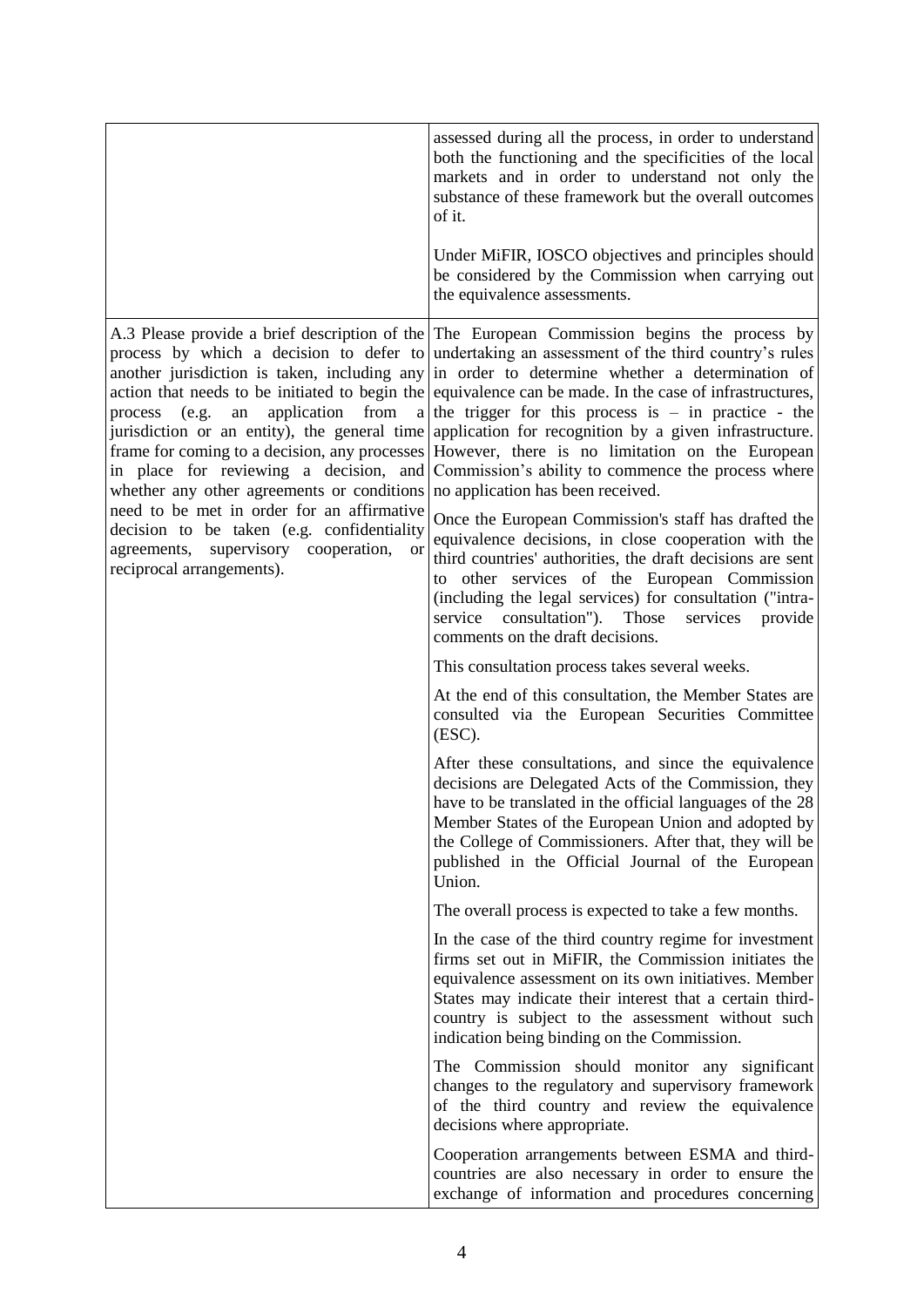|                                                                                                                                                                                                                                               | coordination of supervisory activities.<br>Please see A.1 for the conditions to be met for<br>recognition.                                                                                                                                                                                 |
|-----------------------------------------------------------------------------------------------------------------------------------------------------------------------------------------------------------------------------------------------|--------------------------------------------------------------------------------------------------------------------------------------------------------------------------------------------------------------------------------------------------------------------------------------------|
| entities as part of the comparability or confidential.<br>equivalence assessment.                                                                                                                                                             | A.4 Please provide copies of, or weblinks to, Questionnaires designed by EC staff to gather<br>any documentation or forms that have been information relevant to rules on CCPs and trading<br>developed for sharing with jurisdictions or venues are attached as an annex. Please treat as |
| A.5 Please provide a list of jurisdictions that<br>you have already determined to be<br>comparable or equivalent, if any (and for<br>what regulatory purposes), and please note<br>any jurisdictions for which a determination is<br>pending. |                                                                                                                                                                                                                                                                                            |

Determinations of equivalence have been proposed for the following jurisdictions in respect of CCP requirements and are pending adoption:

| Japan     |
|-----------|
| Australia |
| Hong-Kong |
| India     |
| Singapore |
|           |

The EC is also in the process of assessing the rules of the following jurisdictions in order to determine whether implementing acts of equivalence may be adopted:

| <b>CCPs</b>           | <b>TRs</b>            | <b>Trading</b><br><b>Venues</b><br>pre-existing<br>under |
|-----------------------|-----------------------|----------------------------------------------------------|
|                       |                       | <b>MIFID 1 regime</b>                                    |
| <b>US CFTC Regime</b> | Japan                 | <b>US CFTC Regime</b>                                    |
| <b>US SEC Regime</b>  | Australia             | Switzerland                                              |
| Switzerland           | Hong-Kong             | Japan                                                    |
| South Korea           | Singapore             | Singapore                                                |
| <b>Brazil</b>         | <b>US CFTC Regime</b> | Canada                                                   |
| Canada                | <b>US SEC Regime</b>  |                                                          |
| Mexico                |                       |                                                          |
| South Africa          |                       |                                                          |
| Dubai                 |                       |                                                          |
| Malaysia              |                       |                                                          |
| New Zealand           |                       |                                                          |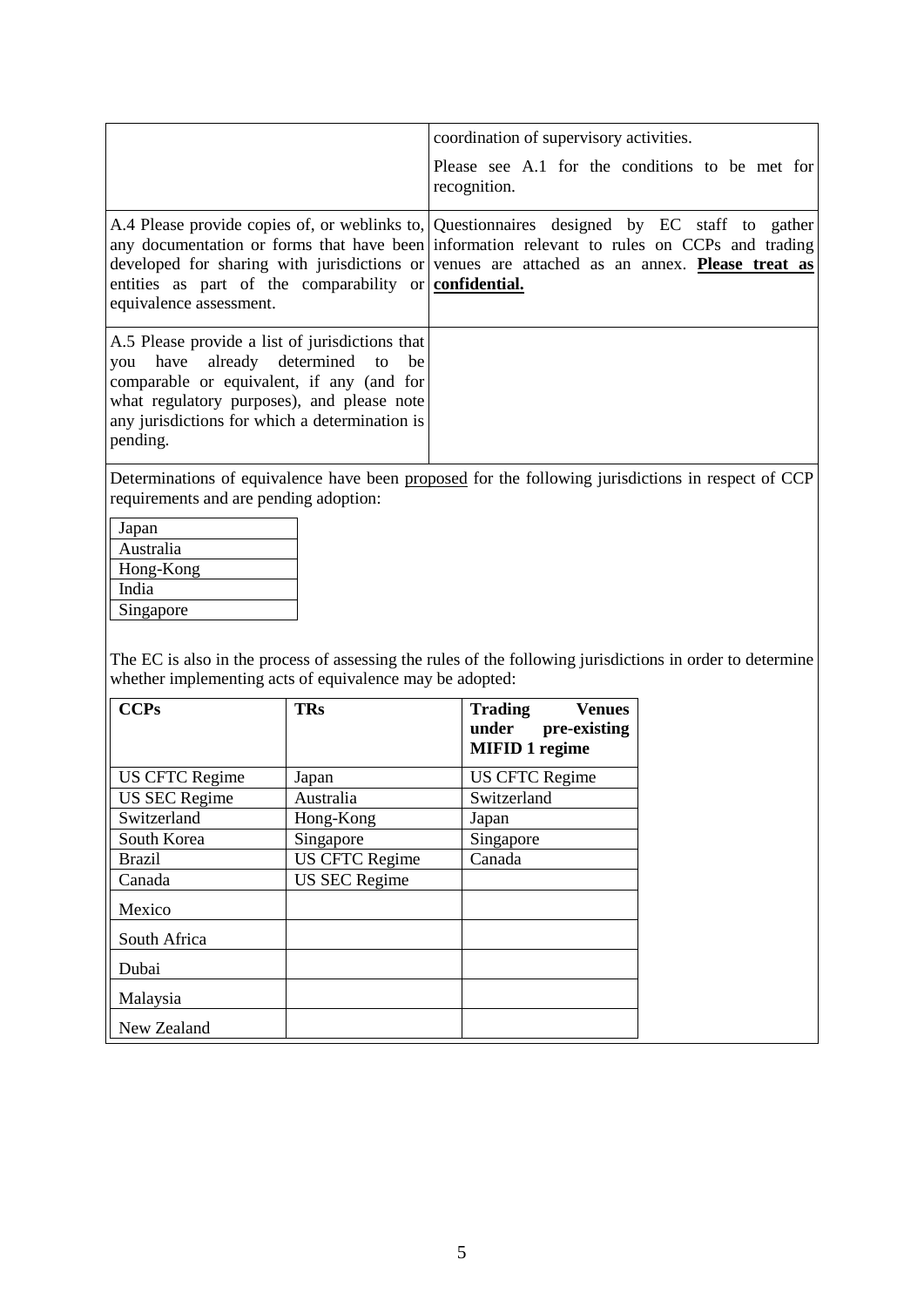**Part B:** With respect to **requirements on market participants** related to: reporting to TRs; clearing transactions through CCPs; capital, margin and/or other risk mitigation requirements; and executing transactions on exchanges or electronic platforms:

| in your jurisdiction have to defer to another central counterparties and TRs<br>made. | B.1 What legal capacity, if any, do authorities Regulation (EU) No 648/2012 on OTC derivatives,<br>(EMIR)<br>and<br>jurisdiction's regulatory framework and/or Regulation (EU) No 600/2014 of the European<br>authorities? Which authorities can exercise this Parliament and of the Council of 15 May 2014 on<br>capacity? Please also indicate if/when 'partial' markets in financial instruments and amending<br>or 'conditional' deference decisions can be Regulation (EU) No $648/2012$ (MIFIR) empower the<br>European Commission to adopt implementing (legal)<br>acts determining the derivatives regime of a third<br>country to be 'equivalent' to the relevant regimes of<br>the European Union. These implementing acts from<br>the basis for deference to the regime of the third<br>country and its supervisors. |
|---------------------------------------------------------------------------------------|---------------------------------------------------------------------------------------------------------------------------------------------------------------------------------------------------------------------------------------------------------------------------------------------------------------------------------------------------------------------------------------------------------------------------------------------------------------------------------------------------------------------------------------------------------------------------------------------------------------------------------------------------------------------------------------------------------------------------------------------------------------------------------------------------------------------------------|
|                                                                                       | An outline of the relevant areas in which equivalence<br>may be determined and any additional conditions for<br>deference follow:                                                                                                                                                                                                                                                                                                                                                                                                                                                                                                                                                                                                                                                                                               |
|                                                                                       | <b>Clearing, Margin, Reporting</b>                                                                                                                                                                                                                                                                                                                                                                                                                                                                                                                                                                                                                                                                                                                                                                                              |
|                                                                                       | In accordance with Article 13 of EMIR, the<br>Commission may adopt implementing acts declaring<br>legal, supervisory<br>that<br>the<br>and<br>enforcement<br>arrangements of a third country:                                                                                                                                                                                                                                                                                                                                                                                                                                                                                                                                                                                                                                   |
|                                                                                       | are equivalent to the respective requirements in<br>EMIR,<br>ensure an equivalent protection of professional<br>secrecy, and<br>are being applied in an equitable and non-<br>distortive manner so as to ensure effective<br>supervision and enforcement in that third<br>country.                                                                                                                                                                                                                                                                                                                                                                                                                                                                                                                                              |
|                                                                                       | Where the Commission has determined that the rules<br>of a third country in those areas are equivalent to<br>those under EMIR, an EU entity is deemed to have<br>fulfilled the relevant obligations of EMIR when<br>facing a counterparty established in that jurisdiction.                                                                                                                                                                                                                                                                                                                                                                                                                                                                                                                                                     |
|                                                                                       | <b>Trading Obligation</b>                                                                                                                                                                                                                                                                                                                                                                                                                                                                                                                                                                                                                                                                                                                                                                                                       |
|                                                                                       | Where the Commission has determined that the legal<br>and supervisory framework of a third country is<br>considered to have equivalent effect in, a trading<br>venue in that jurisdiction is then considered eligible<br>for the compliance with the trading obligation. This<br>means that counterparties entering into a transaction<br>subject to the trading obligation shall be deemed to<br>have fulfilled this obligation where at least one of the<br>counterparties is established in that third country and<br>the counterparties are in compliance with those legal,<br>supervisory and enforcement arrangements of the                                                                                                                                                                                              |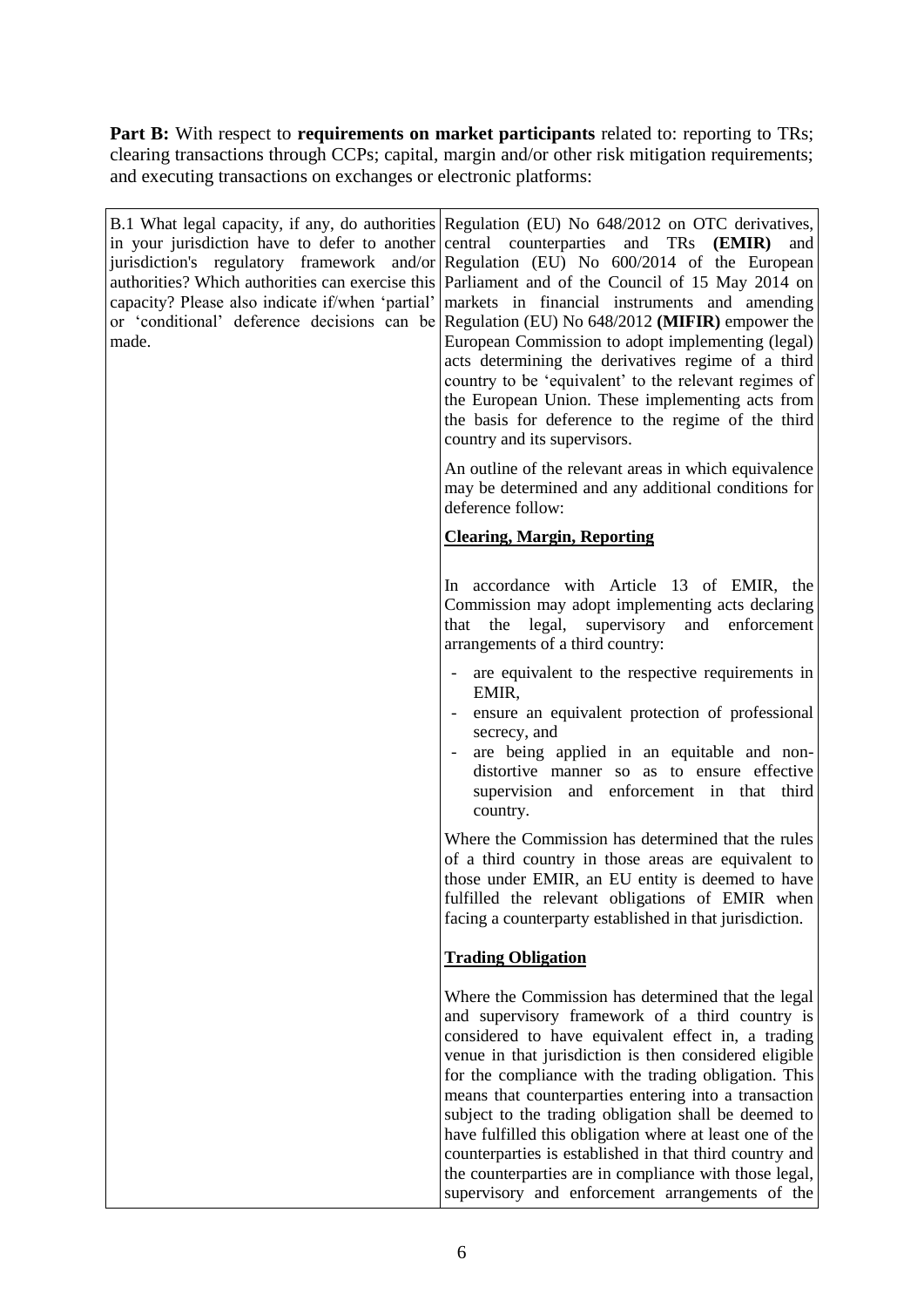|                                                                                                                                                                                                                                                                                                                                                                                                                                                          | relevant third country.                                                                                                                                                                                                                                                                                                                                                                                                                                                                                                                                                                                                                                                                                                                                                                                                                                                                                                                                                                                                                                                                                                                                                                                                                                                                                          |
|----------------------------------------------------------------------------------------------------------------------------------------------------------------------------------------------------------------------------------------------------------------------------------------------------------------------------------------------------------------------------------------------------------------------------------------------------------|------------------------------------------------------------------------------------------------------------------------------------------------------------------------------------------------------------------------------------------------------------------------------------------------------------------------------------------------------------------------------------------------------------------------------------------------------------------------------------------------------------------------------------------------------------------------------------------------------------------------------------------------------------------------------------------------------------------------------------------------------------------------------------------------------------------------------------------------------------------------------------------------------------------------------------------------------------------------------------------------------------------------------------------------------------------------------------------------------------------------------------------------------------------------------------------------------------------------------------------------------------------------------------------------------------------|
|                                                                                                                                                                                                                                                                                                                                                                                                                                                          | <b>Investment firms</b><br>Where the Commission has determined that the legal<br>and supervisory arrangements of that third country<br>ensure that firms authorised in that third country<br>comply with legally binding prudential and business<br>conduct requirements which have equivalent effect to<br>MIFIR and MIFID a third-country firm from that<br>jurisdiction may provide investment services or<br>perform investment activities, including in relation to<br>derivatives, to eligible counterparties<br>and<br>to<br>professional clients established throughout the EU<br>without the establishment of a branch (central<br>registration with ESMA).                                                                                                                                                                                                                                                                                                                                                                                                                                                                                                                                                                                                                                             |
| standard used; whether<br>an<br>analysis<br>enforcement regimes or authority is included as<br>standards; etc.).                                                                                                                                                                                                                                                                                                                                         | B.2 Please provide a brief description of the The purpose of equivalence decisions is to verify that<br>standards that need to be met in coming to a the supervisory framework applicable to market<br>decision as to whether to exercise any such participants in a third-country jurisdiction delivers<br>deference, and the criteria/inputs used in equivalent results. This assessment is not aimed at<br>assessing whether these standards have been checking that rules identical to EU rules applicable to<br>met (e.g. whether "similar outcomes" is the trading, clearing, margin requirements and reporting<br>of $\vert$ are in place in the third country. The assessment is<br>'outcome-focused' and takes as much as possible<br>part of the assessment; whether reference is account of the specificities of the regulatory context<br>made to implementation of international in the third country and including the nature of the<br>relevant markets.<br>This exercise involves the authorities of the third<br>country which supervisory framework is assessed<br>during all the process, in order to understand both the<br>functioning and the specificities of the local markets<br>and in order to understand not only the substance of<br>this framework but the overall outcomes of it. |
| B.3 Please provide a brief description of the Clearing, Margin, Reporting<br>process by which a decision to defer to another                                                                                                                                                                                                                                                                                                                             |                                                                                                                                                                                                                                                                                                                                                                                                                                                                                                                                                                                                                                                                                                                                                                                                                                                                                                                                                                                                                                                                                                                                                                                                                                                                                                                  |
| needs to be initiated to begin the process (e.g.<br>an application from a jurisdiction or an entity),<br>the general time frame for coming to a<br>decision, any processes in place for reviewing<br>a decision, and whether any other agreements<br>or conditions need to be met in order for an<br>affirmative<br>decision<br>be<br>taken<br>to<br>(e.g.<br>confidentiality<br>agreements,<br>supervisory<br>cooperation, or reciprocal arrangements). | jurisdiction is taken, including any action that The basis for a determination of equivalence under<br>Article 13 of EMIR is the need to avoid conflicting or<br>duplicative requirements.                                                                                                                                                                                                                                                                                                                                                                                                                                                                                                                                                                                                                                                                                                                                                                                                                                                                                                                                                                                                                                                                                                                       |
|                                                                                                                                                                                                                                                                                                                                                                                                                                                          | The European Commission will therefore undertake<br>assessments of a third country's rules where it has<br>reason to understand that duplication or conflicts may<br>arise under cross-border transactions between EU<br>market participants and market participants in the<br>third country jurisdiction.                                                                                                                                                                                                                                                                                                                                                                                                                                                                                                                                                                                                                                                                                                                                                                                                                                                                                                                                                                                                       |
|                                                                                                                                                                                                                                                                                                                                                                                                                                                          | During the entire drafting process, the authorities of<br>that said third country are involved and consulted.                                                                                                                                                                                                                                                                                                                                                                                                                                                                                                                                                                                                                                                                                                                                                                                                                                                                                                                                                                                                                                                                                                                                                                                                    |
|                                                                                                                                                                                                                                                                                                                                                                                                                                                          | Once the European Commission's staff has drafted<br>the draft equivalence decisions, they are sent to other<br>services of the European Commission (including the<br>services) for consultation<br>("intra-service")<br>legal<br>consultation"). Those services provide comments on<br>the draft decisions.                                                                                                                                                                                                                                                                                                                                                                                                                                                                                                                                                                                                                                                                                                                                                                                                                                                                                                                                                                                                      |